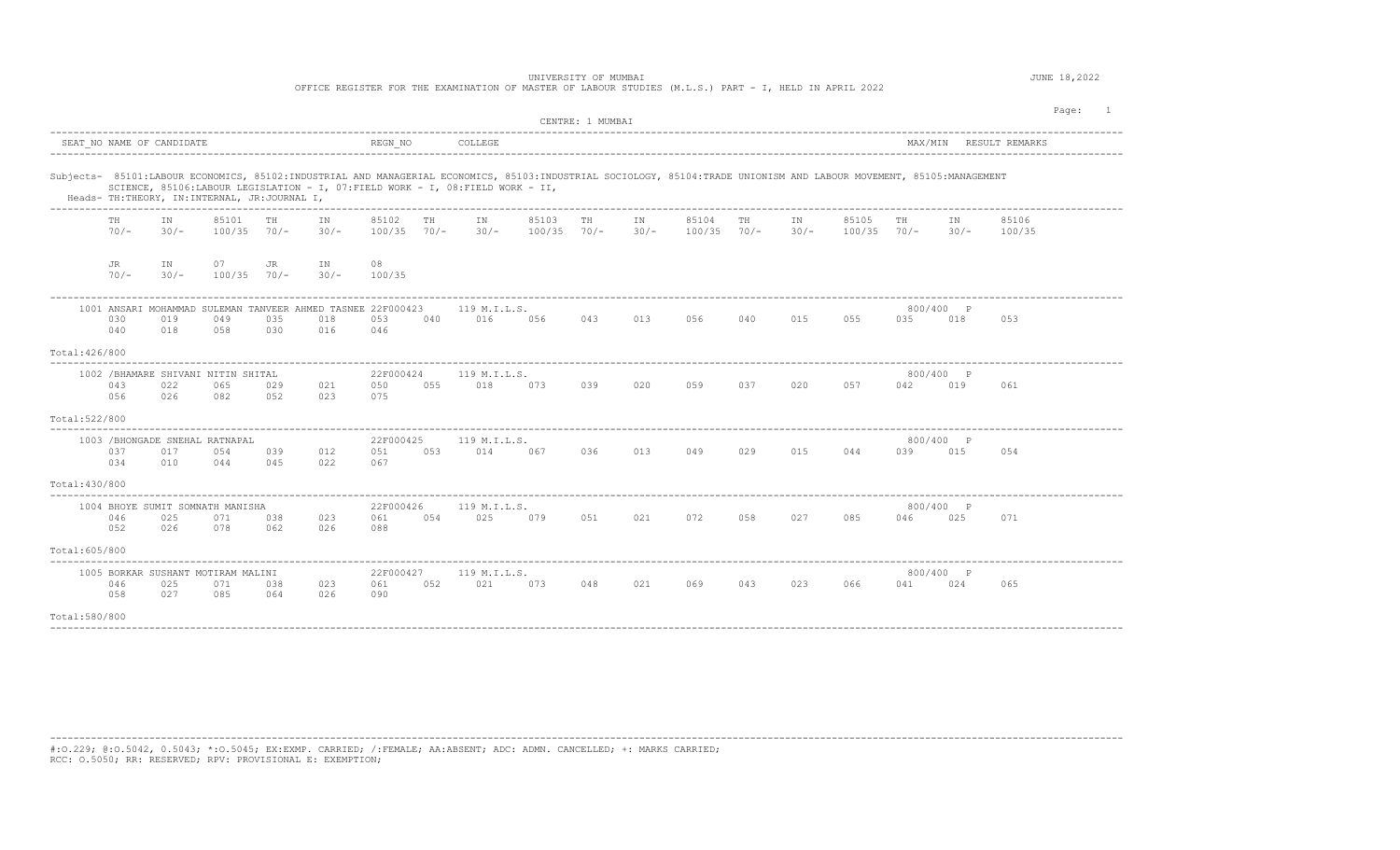OFFICE REGISTER FOR THE EXAMINATION OF MASTER OF LABOUR STUDIES (M.L.S.) PART - I, HELD IN APRIL 2022

|                |              |                                         |                                                                                 |              |              |                         |              |                                                                                                                                                                                                                                                      |                 | CENTRE: 1 MUMBAI |              |                 |              |              |                 |              |                  |                 | Page: |
|----------------|--------------|-----------------------------------------|---------------------------------------------------------------------------------|--------------|--------------|-------------------------|--------------|------------------------------------------------------------------------------------------------------------------------------------------------------------------------------------------------------------------------------------------------------|-----------------|------------------|--------------|-----------------|--------------|--------------|-----------------|--------------|------------------|-----------------|-------|
|                |              | SEAT NO NAME OF CANDIDATE               |                                                                                 |              |              | REGN NO                 |              | COLLEGE                                                                                                                                                                                                                                              |                 |                  |              |                 |              |              |                 | MAX/MIN      |                  | RESULT REMARKS  |       |
|                |              |                                         | Heads- TH:THEORY, IN:INTERNAL, JR:JOURNAL I,<br>_______________________________ |              |              |                         |              | Subjects- 85101:LABOUR ECONOMICS, 85102:INDUSTRIAL AND MANAGERIAL ECONOMICS, 85103:INDUSTRIAL SOCIOLOGY, 85104:TRADE UNIONISM AND LABOUR MOVEMENT, 85105:MANAGEMENT<br>SCIENCE, 85106:LABOUR LEGISLATION - I, 07:FIELD WORK - I, 08:FIELD WORK - II, |                 |                  |              |                 |              |              |                 |              |                  |                 |       |
|                | TH<br>$70/-$ | IN<br>$30/-$                            | 85101<br>100/35                                                                 | TH<br>$70/-$ | ΙN<br>$30/-$ | 85102<br>100/35         | TH<br>$70/-$ | IN<br>$30/-$                                                                                                                                                                                                                                         | 85103<br>100/35 | TH<br>$70/-$     | ΙN<br>$30/-$ | 85104<br>100/35 | TH<br>$70/-$ | ΙN<br>$30/-$ | 85105<br>100/35 | TН<br>$70/-$ | ΙN<br>$30/-$     | 85106<br>100/35 |       |
|                | JR<br>$70/-$ | IN<br>$30/-$                            | 07<br>100/35                                                                    | JR<br>$70/-$ | IN<br>$30/-$ | 08<br>100/35            |              |                                                                                                                                                                                                                                                      |                 |                  |              |                 |              |              |                 |              |                  |                 |       |
|                | 041<br>056   | 024<br>026                              | 1006 / CHELLANI DISHA HARESH RAVEENA<br>065<br>082                              | 033<br>0.57  | 022<br>024   | 22F000428<br>055<br>081 | 052          | 119 M.I.L.S.<br>022                                                                                                                                                                                                                                  | 074             | 042              | 023          | 065             | 048          | 023          | 071             | 036          | 800/400 P<br>025 | 061             |       |
| Total: 554/800 |              |                                         |                                                                                 |              |              |                         |              |                                                                                                                                                                                                                                                      |                 |                  |              |                 |              |              |                 |              |                  |                 |       |
|                | 039<br>053   | 021<br>026                              | 1007 DABHOLE CHINMAY ULHAS NAMRATA<br>060<br>079                                | 030<br>0.54  | 021<br>022   | 22F000429<br>051<br>076 | 053          | 119 M.I.L.S.<br>018                                                                                                                                                                                                                                  | 071             | 043              | 016          | 059             | 042          | 017          | 059             | 039          | 800/400 P<br>018 | 057             |       |
| Total:512/800  |              |                                         |                                                                                 |              |              |                         |              |                                                                                                                                                                                                                                                      |                 |                  |              |                 |              |              |                 |              |                  |                 |       |
|                | 045<br>049   | 022<br>024                              | 1008 DESHMUKH PARESH GAJANAN JAYA<br>067<br>073                                 | 034<br>051   | 021<br>023   | 22F000430<br>055<br>074 | 053          | 119 M.I.L.S.<br>020                                                                                                                                                                                                                                  | 073             | 030              | 019          | 049             | 034          | 020          | 054             | 035          | 800/400 P<br>022 | 057             |       |
| Total:502/800  |              |                                         |                                                                                 |              |              |                         |              |                                                                                                                                                                                                                                                      |                 |                  |              |                 |              |              |                 |              |                  |                 |       |
|                | 039<br>044   | 013<br>017                              | 1009 DHAPTE SAURABH SAMPAT RAJSHREE<br>052<br>061                               | 034<br>033   | 009<br>015   | 22F000431<br>043<br>048 | 054          | 119 M.I.L.S.<br>013                                                                                                                                                                                                                                  | 067             | 038              | 013          | 051             | 044          | 009          | 053             | 046          | 800/400 P<br>011 | 057             |       |
| Total: 432/800 |              |                                         |                                                                                 |              |              |                         |              |                                                                                                                                                                                                                                                      |                 |                  |              |                 |              |              |                 |              |                  |                 |       |
| Total: 557/800 | 045<br>055   | 1010 FIRKE ASHUTOSH KIRAN<br>024<br>025 | 069<br>080                                                                      | 039<br>052   | 024<br>023   | 22F000432<br>063<br>075 | 052          | 119 M.I.L.S.<br>022                                                                                                                                                                                                                                  | 074             | 046              | 021          | 067             | 037          | 023          | 060             | 046          | 800/400 P<br>023 | 069             |       |

----------------------------------------------------------------------------------------------------------------------------------------------------------------------------------------

----------------------------------------------------------------------------------------------------------------------------------------------------------------------------------------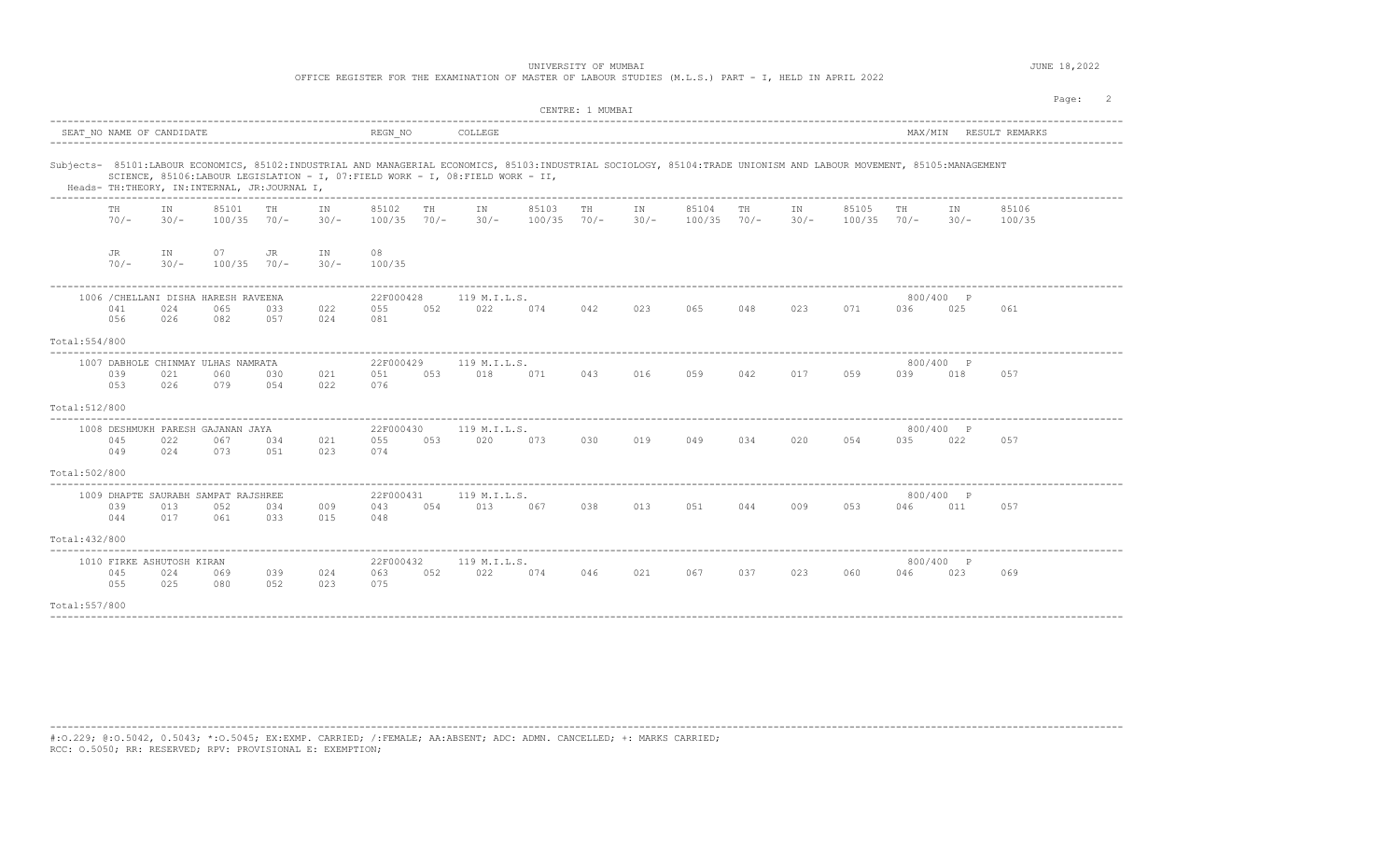UNIVERSITY OF MUMBAI **Alternative Contract Contract Contract Contract Contract Contract Contract Contract Contract Contract Contract Contract Contract Contract Contract Contract Contract Contract Contract Contract Contract** 

OFFICE REGISTER FOR THE EXAMINATION OF MASTER OF LABOUR STUDIES (M.L.S.) PART - I, HELD IN APRIL 2022

|                |              |                           |                                                    |            |                                   |                         |                         |                                                                                                                                                                                                                                                      |                        | CENTRE: 1 MUMBAI |              |                 |               |              |                          |     |                  |                        | Page: |
|----------------|--------------|---------------------------|----------------------------------------------------|------------|-----------------------------------|-------------------------|-------------------------|------------------------------------------------------------------------------------------------------------------------------------------------------------------------------------------------------------------------------------------------------|------------------------|------------------|--------------|-----------------|---------------|--------------|--------------------------|-----|------------------|------------------------|-------|
|                |              | SEAT NO NAME OF CANDIDATE |                                                    |            |                                   | REGN NO                 |                         | COLLEGE                                                                                                                                                                                                                                              |                        |                  |              |                 |               |              |                          |     |                  | MAX/MIN RESULT REMARKS |       |
|                |              |                           | Heads- TH:THEORY, IN:INTERNAL, JR:JOURNAL I,       |            |                                   |                         |                         | Subjects- 85101:LABOUR ECONOMICS, 85102:INDUSTRIAL AND MANAGERIAL ECONOMICS, 85103:INDUSTRIAL SOCIOLOGY, 85104:TRADE UNIONISM AND LABOUR MOVEMENT, 85105:MANAGEMENT<br>SCIENCE, 85106:LABOUR LEGISLATION - I, 07:FIELD WORK - I, 08:FIELD WORK - II, |                        |                  |              |                 |               |              |                          |     |                  |                        |       |
|                | TH<br>$70/-$ | IN<br>$30/-$              | 85101<br>$100/35$ $70/-$                           | TH         | IN<br>$30/-$                      | 85102<br>100/35         | TH<br>$70/-$            | IN<br>$30/-$                                                                                                                                                                                                                                         | 85103<br>$100/35$ 70/- | TH               | IN<br>$30/-$ | 85104<br>100/35 | TH.<br>$70/-$ | IN<br>$30/-$ | 85105<br>$100/35$ $70/-$ | TH. | IN<br>$30/-$     | 85106<br>100/35        |       |
|                | JR<br>$70/-$ | ΙN<br>$30/-$              | 07<br>$100/35$ $70/-$                              | JR         | IN<br>$30/-$                      | 08<br>100/35            |                         |                                                                                                                                                                                                                                                      |                        |                  |              |                 |               |              |                          |     |                  |                        |       |
|                | 044<br>059   | 021<br>025                | 1011 GAIKWAD SAHIL KIRAN SHILPA<br>065<br>084      | 031<br>058 | 021<br>022                        | 22F000433<br>052<br>080 | 049                     | 119 M.I.L.S.<br>021                                                                                                                                                                                                                                  | 070                    | 037              | 014          | 051             | 049           | 020          | 069                      | 041 | 800/400 P<br>019 | 060                    |       |
| Total:531/800  |              |                           |                                                    |            |                                   |                         |                         |                                                                                                                                                                                                                                                      |                        |                  |              |                 |               |              |                          |     |                  |                        |       |
|                | 042<br>057   | 023<br>027                | 1012 GAWANE ABHIJEET MAHADEV KALPANA<br>065<br>084 | 033<br>056 | 023<br>024                        | 22F000434<br>056<br>080 | 055                     | 119 M.I.L.S.<br>022                                                                                                                                                                                                                                  | 077                    | 036              | 020          | 056             | 050           | 022          | 072                      | 039 | 800/400 P<br>022 | 061                    |       |
| Total:551/800  |              |                           |                                                    |            |                                   |                         |                         |                                                                                                                                                                                                                                                      |                        |                  |              |                 |               |              |                          |     |                  |                        |       |
| Total:548/800  | 040<br>056   | 022<br>026                | 1013 GOKHALE AASTIK ANKUR CHAITRALI<br>062<br>082  | 038<br>059 | 022<br>025                        | 22F000435<br>060<br>084 | 052                     | 119 M.I.L.S.<br>023                                                                                                                                                                                                                                  | 075                    | 044              | 017          | 061             | 041           | 022          | 063                      | 036 | 800/400 P<br>025 | 061                    |       |
|                |              |                           | 1014 GUNJAL CHANDRASHEKHAR VIKAS SHAILA            |            | . _ _ _ _ _ _ _ _ _ _ _ _ _ _ _ _ | 22F000436               | . _ _ _ _ _ _ _ _ _ _ _ | 119 M.I.L.S.                                                                                                                                                                                                                                         |                        |                  |              |                 |               |              |                          |     | 800/400 P        |                        |       |
|                | 044<br>046   | 022<br>024                | 066<br>070                                         | 036<br>053 | 021<br>019                        | 057<br>072              | 053                     | 021                                                                                                                                                                                                                                                  | 074                    | 041              | 021          | 062             | 052           | 025          | 077                      | 046 | 023              | 069                    |       |
| Total: 547/800 |              |                           |                                                    |            |                                   |                         |                         |                                                                                                                                                                                                                                                      |                        |                  |              |                 |               |              |                          |     |                  |                        |       |
|                | 042<br>046   | 017<br>023                | 1015 HEGISTE MANDAR MANOJ MANASI<br>059<br>069     | 032<br>050 | 016<br>019                        | 22F000437<br>048<br>069 | 055                     | 119 M.I.L.S.<br>016                                                                                                                                                                                                                                  | 071                    | 033              | 011          | 044             | 039           | 013          | 052                      | 038 | 800/400 P<br>015 | 053                    |       |
| Total: 465/800 |              |                           |                                                    |            |                                   |                         |                         |                                                                                                                                                                                                                                                      |                        |                  |              |                 |               |              |                          |     |                  |                        |       |

----------------------------------------------------------------------------------------------------------------------------------------------------------------------------------------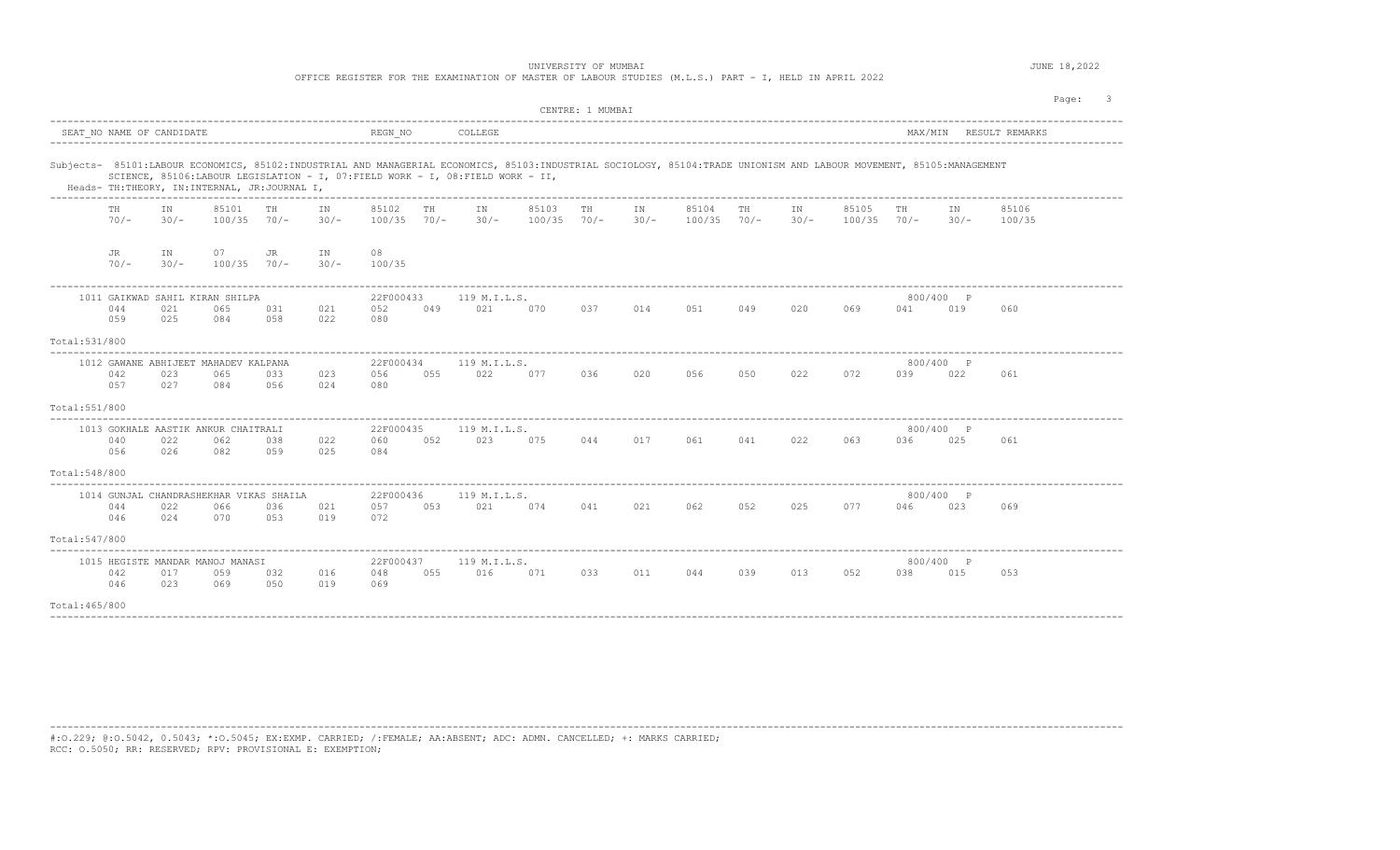OFFICE REGISTER FOR THE EXAMINATION OF MASTER OF LABOUR STUDIES (M.L.S.) PART - I, HELD IN APRIL 2022

|                |              |                           |                                                                                |              |              |                         |              |                                                                                                                                                                                                                                                      |                 | CENTRE: 1 MUMBAI |              |                 |              |              |                 |              |                  |                 | Page: |
|----------------|--------------|---------------------------|--------------------------------------------------------------------------------|--------------|--------------|-------------------------|--------------|------------------------------------------------------------------------------------------------------------------------------------------------------------------------------------------------------------------------------------------------------|-----------------|------------------|--------------|-----------------|--------------|--------------|-----------------|--------------|------------------|-----------------|-------|
|                |              | SEAT NO NAME OF CANDIDATE |                                                                                |              |              | REGN NO                 |              | COLLEGE                                                                                                                                                                                                                                              |                 |                  |              |                 |              |              |                 | MAX/MIN      |                  | RESULT REMARKS  |       |
|                |              |                           | Heads- TH:THEORY, IN:INTERNAL, JR:JOURNAL I,<br>------------------------------ |              |              |                         |              | Subjects- 85101:LABOUR ECONOMICS, 85102:INDUSTRIAL AND MANAGERIAL ECONOMICS, 85103:INDUSTRIAL SOCIOLOGY, 85104:TRADE UNIONISM AND LABOUR MOVEMENT, 85105:MANAGEMENT<br>SCIENCE, 85106:LABOUR LEGISLATION - I, 07:FIELD WORK - I, 08:FIELD WORK - II, |                 |                  |              |                 |              |              |                 |              |                  |                 |       |
|                | TH<br>$70/-$ | IN<br>$30/-$              | 85101<br>100/35                                                                | TH<br>$70/-$ | IN<br>$30/-$ | 85102<br>100/35         | TH<br>$70/-$ | IN<br>$30/-$                                                                                                                                                                                                                                         | 85103<br>100/35 | TH<br>$70/-$     | IN<br>$30/-$ | 85104<br>100/35 | TH<br>$70/-$ | IN<br>$30/-$ | 85105<br>100/35 | TН<br>$70/-$ | IN<br>$30/-$     | 85106<br>100/35 |       |
|                | JR<br>$70/-$ | IN<br>$30/-$              | 07<br>100/35                                                                   | JR<br>$70/-$ | IN<br>$30/-$ | 08<br>100/35            |              |                                                                                                                                                                                                                                                      |                 |                  |              |                 |              |              |                 |              |                  |                 |       |
|                | 044<br>0.5.5 | 024<br>027                | 1016 / JADHAV NATASHA VISHWAS SUNITA<br>068<br>082                             | 045<br>049   | 022<br>023   | 22F000438<br>067<br>072 | 052          | 119 M.I.L.S.<br>022                                                                                                                                                                                                                                  | 074             | 046              | 019          | 065             | 043          | 026          | 069             | 046          | 800/400 P<br>023 | 069             |       |
| Total:566/800  |              |                           |                                                                                |              |              |                         |              |                                                                                                                                                                                                                                                      |                 |                  |              |                 |              |              |                 |              |                  |                 |       |
|                | 040<br>055   | 017<br>025                | 1017 KADAM AKSHAY RAMESH RACHANA<br>057<br>080                                 | 033<br>047   | 015<br>022   | 22F000439<br>048<br>069 | 051          | 119 M.I.L.S.<br>013                                                                                                                                                                                                                                  | 064             | 034              | 012          | 046             | 030          | 014          | 044             | 035          | 800/400 P<br>016 | 051             |       |
| Total: 459/800 |              |                           |                                                                                |              |              |                         |              |                                                                                                                                                                                                                                                      |                 |                  |              |                 |              |              |                 |              |                  |                 |       |
|                | 041<br>044   | 022<br>022                | 1018 KADAM KRISHNADAS PRAVIN VRUSHALI<br>063<br>066                            | 040<br>047   | 021<br>022   | 22F000440<br>061<br>069 | 051          | 119 M.I.L.S.<br>017                                                                                                                                                                                                                                  | 068             | 043              | 020          | 063             | 044          | 021          | 065             | 040          | 800/400 P<br>021 | 061             |       |
| Total:516/800  |              |                           |                                                                                |              |              |                         |              |                                                                                                                                                                                                                                                      |                 |                  |              |                 |              |              |                 |              |                  |                 |       |
|                | 044<br>044   | 023<br>023                | 1019 / KAULGI SHIVANI SHIRISH APARNA<br>067<br>067                             | 041<br>049   | 022<br>023   | 22F000441<br>063<br>072 | 053          | 119 M.I.L.S.<br>022                                                                                                                                                                                                                                  | 075             | 034              | 021          | 055             | 050          | 023          | 073             | 042          | 800/400 P<br>022 | 064             |       |
| Total:536/800  |              |                           |                                                                                |              |              |                         |              |                                                                                                                                                                                                                                                      |                 |                  |              |                 |              |              |                 |              |                  |                 |       |
|                | 048<br>054   | 023<br>025                | 1020 / KHAIRE HARSHADA RAJENDRA RASHMI<br>071<br>079                           | 037<br>049   | 022<br>023   | 22F000442<br>059<br>072 | 052          | 119 M.I.L.S.<br>022                                                                                                                                                                                                                                  | 074             | 051              | 018          | 069             | 057          | 023          | 080             | 052          | 800/400 P<br>023 | 075             |       |
| Total:579/800  |              |                           |                                                                                |              |              |                         |              |                                                                                                                                                                                                                                                      |                 |                  |              |                 |              |              |                 |              |                  |                 |       |

----------------------------------------------------------------------------------------------------------------------------------------------------------------------------------------

----------------------------------------------------------------------------------------------------------------------------------------------------------------------------------------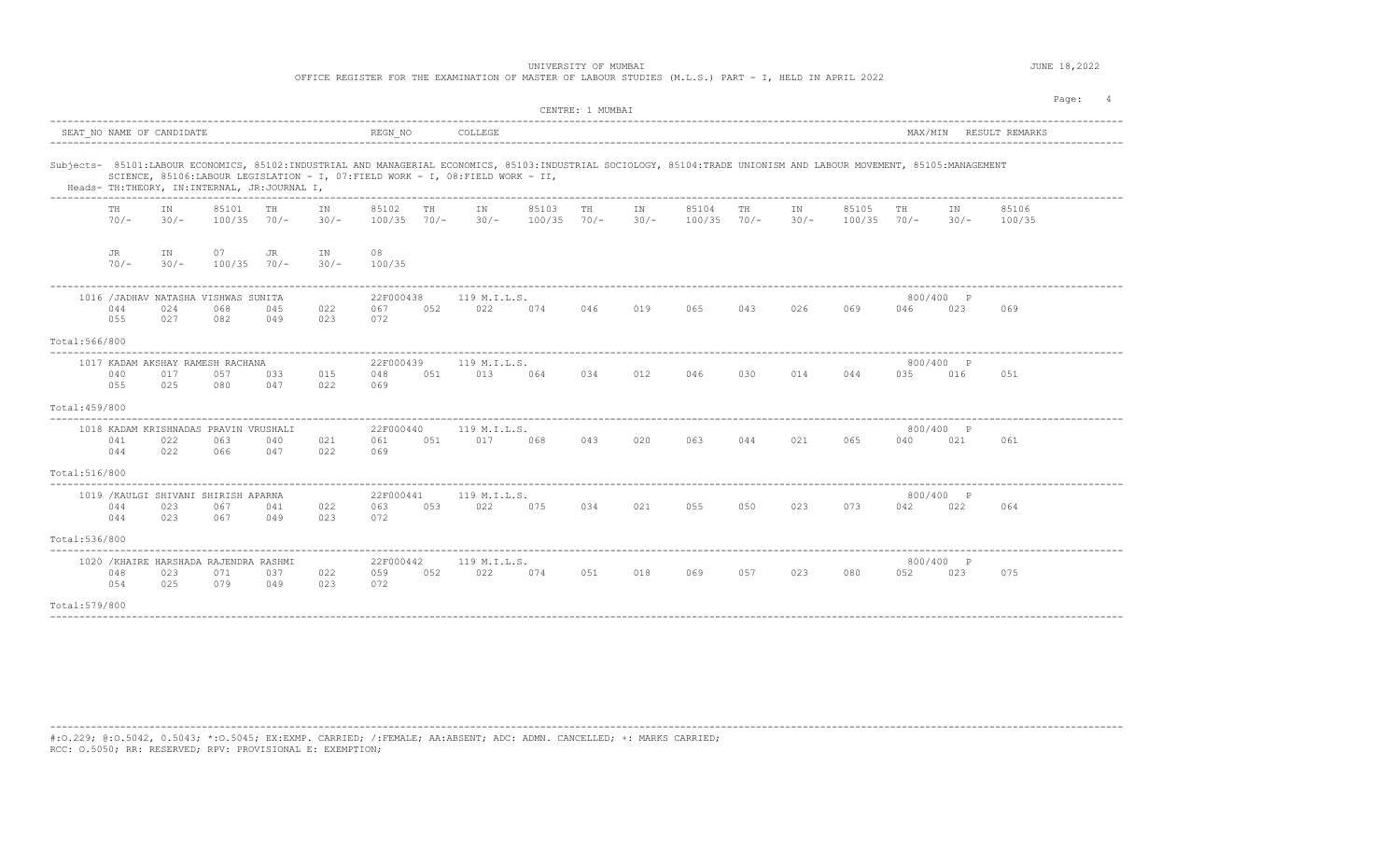OFFICE REGISTER FOR THE EXAMINATION OF MASTER OF LABOUR STUDIES (M.L.S.) PART - I, HELD IN APRIL 2022

|                           |              |              |                                                     |              |              |                         |              |                                                                                                                                                                                                                                                      |                 | CENTRE: 1 MUMBAI |              |                 |              |              |                        |         |                  |                 | Page: |
|---------------------------|--------------|--------------|-----------------------------------------------------|--------------|--------------|-------------------------|--------------|------------------------------------------------------------------------------------------------------------------------------------------------------------------------------------------------------------------------------------------------------|-----------------|------------------|--------------|-----------------|--------------|--------------|------------------------|---------|------------------|-----------------|-------|
| SEAT NO NAME OF CANDIDATE |              |              |                                                     |              |              | REGN NO                 |              | COLLEGE                                                                                                                                                                                                                                              |                 |                  |              |                 |              |              |                        | MAX/MIN |                  | RESULT REMARKS  |       |
|                           |              |              | Heads- TH:THEORY, IN:INTERNAL, JR:JOURNAL I,        |              |              |                         |              | Subjects- 85101:LABOUR ECONOMICS, 85102:INDUSTRIAL AND MANAGERIAL ECONOMICS, 85103:INDUSTRIAL SOCIOLOGY, 85104:TRADE UNIONISM AND LABOUR MOVEMENT, 85105:MANAGEMENT<br>SCIENCE, 85106:LABOUR LEGISLATION - I, 07:FIELD WORK - I, 08:FIELD WORK - II, |                 |                  |              |                 |              |              |                        |         |                  |                 |       |
|                           | TH<br>$70/-$ | ΙN<br>$30/-$ | 85101<br>100/35                                     | TH<br>$70/-$ | IN<br>$30/-$ | 85102<br>100/35         | TH<br>$70/-$ | IN<br>$30/-$                                                                                                                                                                                                                                         | 85103<br>100/35 | TH<br>$70/-$     | IN<br>$30/-$ | 85104<br>100/35 | TH<br>$70/-$ | IN<br>$30/-$ | 85105<br>$100/35$ 70/- | TH      | IN<br>$30/-$     | 85106<br>100/35 |       |
|                           | JR<br>$70/-$ | IN<br>$30/-$ | 07<br>100/35                                        | JR<br>70/    | ΙN<br>$30/-$ | 08<br>100/35            |              |                                                                                                                                                                                                                                                      |                 |                  |              |                 |              |              |                        |         |                  |                 |       |
|                           | 043<br>055   | 024<br>025   | 1021 KOKAM RITESH RAJESH SANIKA<br>067<br>080       | 035<br>052   | 021<br>024   | 22F000443<br>056<br>076 | 054          | 119 M.I.L.S.<br>020                                                                                                                                                                                                                                  | 074             | 043              | 019          | 062             | 049          | 024          | 073                    | 047     | 800/400 P<br>027 | 074             |       |
| Total:562/800             |              |              |                                                     |              |              |                         |              |                                                                                                                                                                                                                                                      |                 |                  |              |                 |              |              |                        |         |                  |                 |       |
|                           | 042<br>041   | 022<br>020   | 1022 KURANE ANIKET VISHWANATH VIDHYA<br>064<br>061  | 038<br>046   | 020<br>023   | 22F000444<br>058<br>069 | 054          | 119 M.I.L.S.<br>020                                                                                                                                                                                                                                  | 074             | 043              | 018          | 061             | 048          | 025          | 073                    | 037     | 800/400 P<br>020 | 057             |       |
| Total: 517/800            |              |              |                                                     |              |              |                         |              |                                                                                                                                                                                                                                                      |                 |                  |              |                 |              |              |                        |         |                  |                 |       |
|                           | 041<br>055   | 022<br>023   | 1023 LOKHANDE SHIVKUMAR MOHAN KALPANA<br>063<br>078 | 032<br>051   | 022<br>021   | 22F000445<br>054<br>072 | 052          | 119 M.I.L.S.<br>021                                                                                                                                                                                                                                  | 073             | 042              | 021          | 063             | 037          | 024          | 061                    | 037     | 800/400 P<br>024 | 061             |       |
| Total:525/800             |              |              |                                                     |              |              |                         |              |                                                                                                                                                                                                                                                      |                 |                  |              |                 |              |              |                        |         |                  |                 |       |
|                           | 048<br>054   | 024<br>024   | 1024 /MAINKAR AAYUSHI PRAVIN PRIYA<br>072<br>078    | 039<br>061   | 023<br>026   | 22F000446<br>062<br>087 | 053          | 119 M.I.L.S.<br>023                                                                                                                                                                                                                                  | 076             | 036              | 023          | 059             | 045          | 027          | 072                    | 052     | 800/400 P<br>023 | 075             |       |
| Total:581/800             |              |              |                                                     |              |              |                         |              |                                                                                                                                                                                                                                                      |                 |                  |              |                 |              |              |                        |         |                  |                 |       |
|                           | 046<br>051   | 023<br>024   | 1025 / MEHTA ISHITA JAYESH DILPA<br>069<br>075      | 038<br>052   | 022<br>024   | 22F000447<br>060<br>076 | 053          | 119 M.I.L.S.<br>024                                                                                                                                                                                                                                  | 077             | 043              | 020          | 063             | 042          | 021          | 063                    | 038     | 800/400 P<br>023 | 061             |       |
| Total:544/800             |              |              |                                                     |              |              |                         |              |                                                                                                                                                                                                                                                      |                 |                  |              |                 |              |              |                        |         |                  |                 |       |

----------------------------------------------------------------------------------------------------------------------------------------------------------------------------------------

----------------------------------------------------------------------------------------------------------------------------------------------------------------------------------------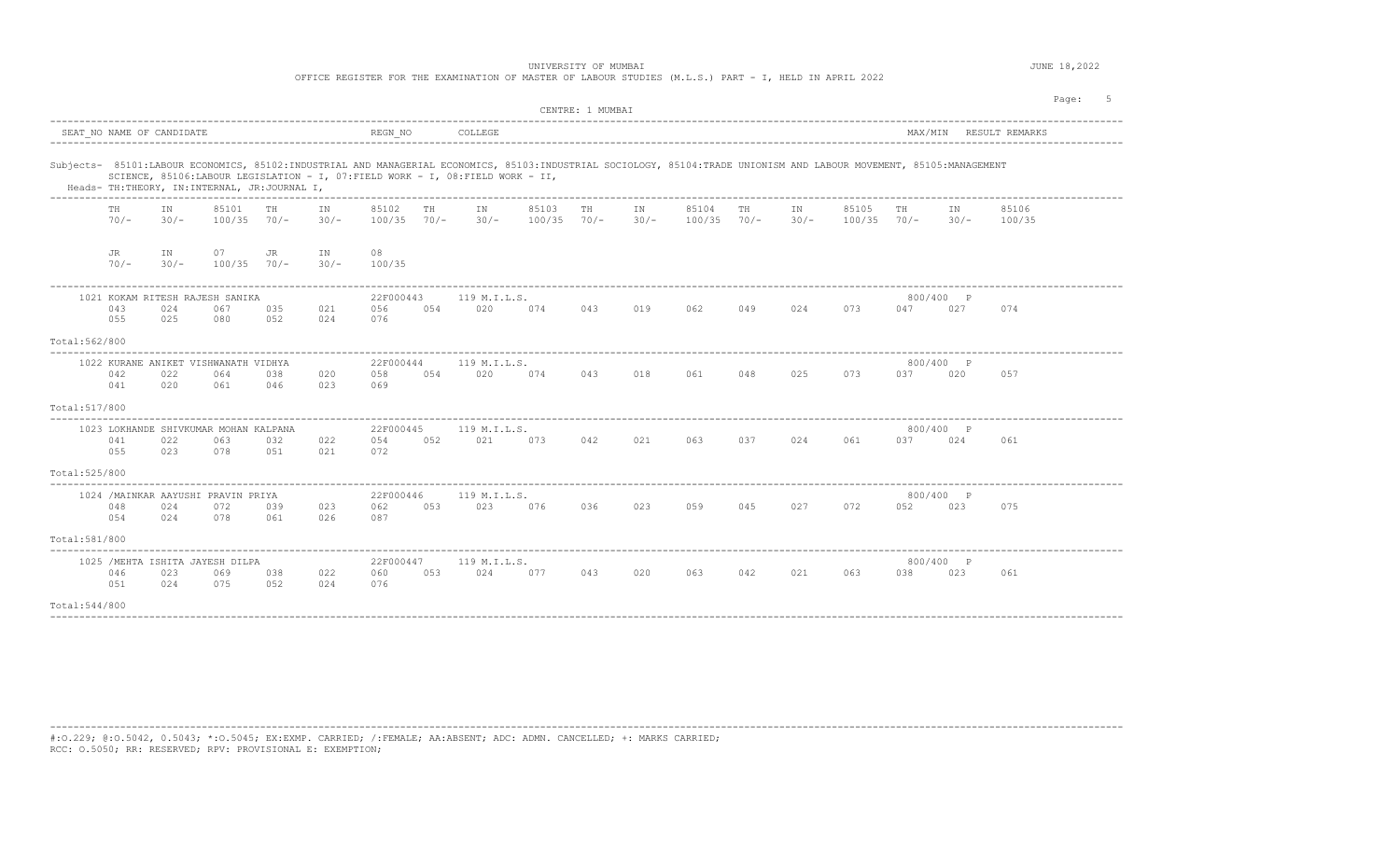OFFICE REGISTER FOR THE EXAMINATION OF MASTER OF LABOUR STUDIES (M.L.S.) PART - I, HELD IN APRIL 2022

|                |              |                           |                                                      |              |              |                           |              |                                                                                                                                                                                                                                                      |                        | CENTRE: 1 MUMBAI |              |                 |              |              |                        |             |                  |                 | Page: |
|----------------|--------------|---------------------------|------------------------------------------------------|--------------|--------------|---------------------------|--------------|------------------------------------------------------------------------------------------------------------------------------------------------------------------------------------------------------------------------------------------------------|------------------------|------------------|--------------|-----------------|--------------|--------------|------------------------|-------------|------------------|-----------------|-------|
|                |              | SEAT NO NAME OF CANDIDATE |                                                      |              |              | REGN NO                   |              | COLLEGE                                                                                                                                                                                                                                              |                        |                  |              |                 |              |              |                        | MAX/MIN     |                  | RESULT REMARKS  |       |
|                |              |                           | Heads- TH:THEORY, IN:INTERNAL, JR:JOURNAL I,         |              |              |                           |              | Subjects- 85101:LABOUR ECONOMICS, 85102:INDUSTRIAL AND MANAGERIAL ECONOMICS, 85103:INDUSTRIAL SOCIOLOGY, 85104:TRADE UNIONISM AND LABOUR MOVEMENT, 85105:MANAGEMENT<br>SCIENCE, 85106:LABOUR LEGISLATION - I, 07:FIELD WORK - I, 08:FIELD WORK - II, |                        |                  |              |                 |              |              |                        |             |                  |                 |       |
|                | TH<br>$70/-$ | IN<br>$30/-$              | 85101<br>100/35                                      | TH<br>$70/-$ | ΙN<br>$30/-$ | 85102<br>$100/35$ $70/-$  | TH           | IN<br>$30/-$                                                                                                                                                                                                                                         | 85103<br>$100/35$ 70/- | TH               | IN<br>$30/-$ | 85104<br>100/35 | TH<br>$70/-$ | IN<br>$30/-$ | 85105<br>$100/35$ 70/- | TH          | IN<br>$30/-$     | 85106<br>100/35 |       |
|                | JR<br>$70/-$ | IN<br>$30/-$              | 07<br>100/35                                         | JR<br>$70/-$ | ΙN<br>$30/-$ | 08<br>100/35              |              |                                                                                                                                                                                                                                                      |                        |                  |              |                 |              |              |                        |             |                  |                 |       |
|                | Α<br>052E    | 021<br>024E               | 1026 MHATRE VIGNESH YOGESH VIDYA<br>021F<br>076E     | А<br>053E    | 022<br>019E  | 22F000448<br>022F<br>072E | $\mathbb{A}$ | 119 M.I.L.S.<br>022                                                                                                                                                                                                                                  | 022F                   | $\mathbb{A}$     | 014          | 014F            | $\mathbb{A}$ | 022          | 022F                   | $\mathbb A$ | 800/400 F<br>024 | 024F            |       |
| Total: 273/800 |              |                           |                                                      |              |              |                           |              |                                                                                                                                                                                                                                                      |                        |                  |              |                 |              |              |                        |             |                  |                 |       |
|                | 047<br>051   | 024<br>025                | 1027 MOHITE VISHVAJEET VIJAYKUMAR<br>071<br>076      | 037<br>056   | 022<br>024   | 22F000449<br>059<br>080   | 052          | 119 M.I.L.S.<br>019                                                                                                                                                                                                                                  | 071                    | 044              | 022          | 066             | 051          | 024          | 075                    | 044         | 800/400 P<br>024 | 068             |       |
| Total:566/800  |              |                           |                                                      |              |              |                           |              |                                                                                                                                                                                                                                                      |                        |                  |              |                 |              |              |                        |             |                  |                 |       |
|                | 046<br>054   | 023<br>025                | 1028 /NACHANKAR SUKHADA SADANAND SAROJ<br>069<br>079 | 042<br>055   | 022<br>025   | 22F000450<br>064<br>080   | 050          | 119 M.I.L.S.<br>022                                                                                                                                                                                                                                  | 072                    | 049              | 020          | 069             | 060          | 026          | 086                    | 037         | 800/400 P<br>025 | 062             |       |
| Total:581/800  |              |                           |                                                      |              |              |                           |              |                                                                                                                                                                                                                                                      |                        |                  |              |                 |              |              |                        |             |                  |                 |       |
|                | 044<br>049   | 024<br>019                | 1029 PATIL PRAVIN PUNDALIK SHOBHA<br>068<br>068      | 048<br>058   | 023<br>025   | 22F000451<br>071<br>083   | 051          | 119 M.I.L.S.<br>020                                                                                                                                                                                                                                  | 071                    | 046              | 017          | 063             | 043          | 017          | 060                    | 036         | 800/400 P<br>023 | 059             |       |
| Total: 543/800 |              |                           |                                                      |              |              |                           |              |                                                                                                                                                                                                                                                      |                        |                  |              |                 |              |              |                        |             |                  |                 |       |
| Total:537/800  | 041<br>057   | 024<br>027                | 1030 PIMPALSHENDE VAISHNAV GHANSHAM<br>065<br>084    | 032<br>053   | 023<br>024   | 22F000452<br>055<br>077   | 055          | 119 M.I.L.S.<br>021                                                                                                                                                                                                                                  | 076                    | 032              | 020          | 052             | 040          | 023          | 063                    | 042         | 800/400 P<br>023 | 065             |       |

----------------------------------------------------------------------------------------------------------------------------------------------------------------------------------------

----------------------------------------------------------------------------------------------------------------------------------------------------------------------------------------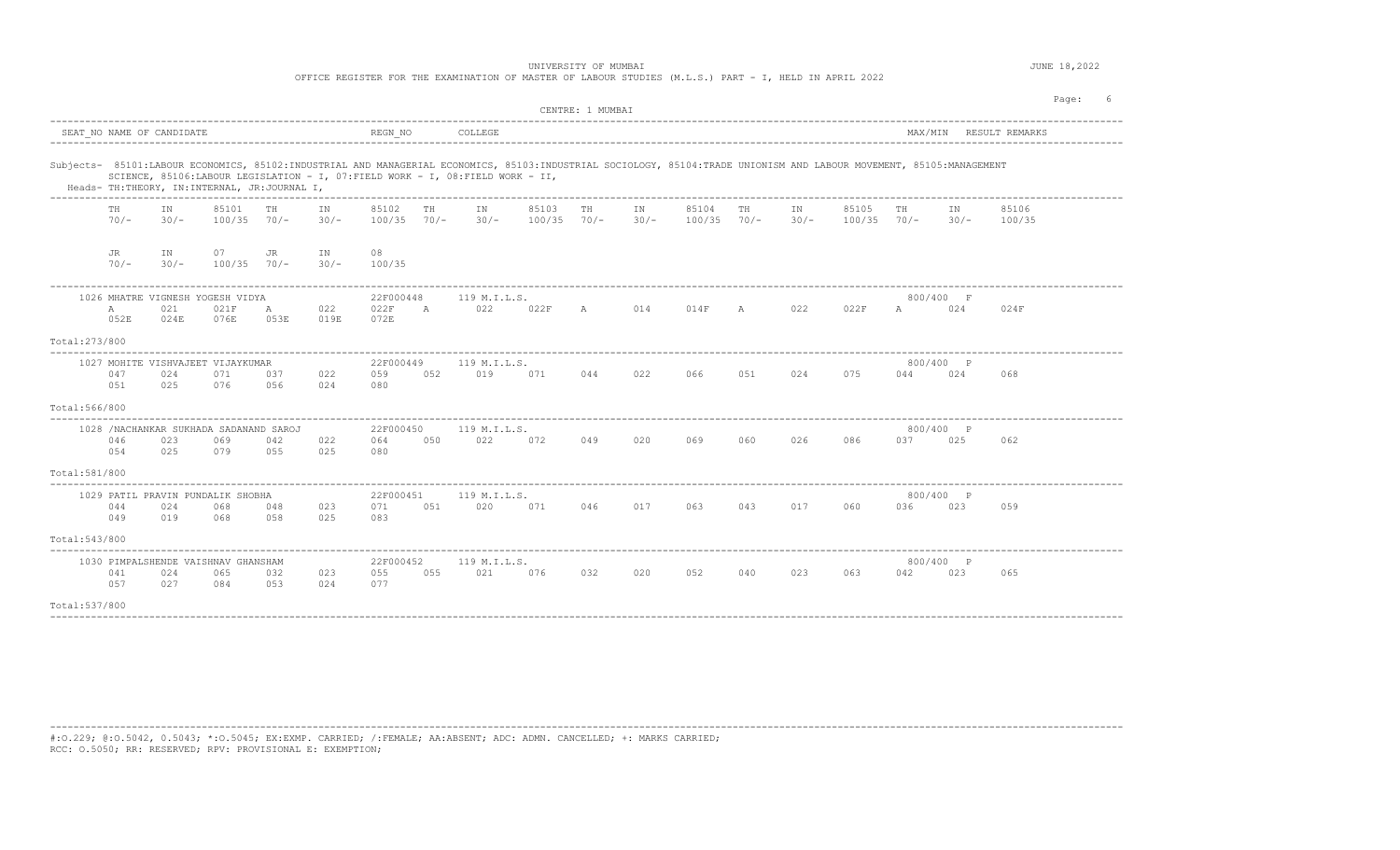UNIVERSITY OF MUMBAI **Alternative Contract Contract Contract Contract Contract Contract Contract Contract Contract Contract Contract Contract Contract Contract Contract Contract Contract Contract Contract Contract Contract** 

OFFICE REGISTER FOR THE EXAMINATION OF MASTER OF LABOUR STUDIES (M.L.S.) PART - I, HELD IN APRIL 2022

|               |              |                                          |                                                     |            |              |                          |                                  |                                                                                                                                                                                                                                                      |                        | CENTRE: 1 MUMBAI |              |                 |               |              |                          |     |                  |                        | Page: |
|---------------|--------------|------------------------------------------|-----------------------------------------------------|------------|--------------|--------------------------|----------------------------------|------------------------------------------------------------------------------------------------------------------------------------------------------------------------------------------------------------------------------------------------------|------------------------|------------------|--------------|-----------------|---------------|--------------|--------------------------|-----|------------------|------------------------|-------|
|               |              | SEAT NO NAME OF CANDIDATE                |                                                     |            |              | REGN NO                  |                                  | COLLEGE                                                                                                                                                                                                                                              |                        |                  |              |                 |               |              |                          |     |                  | MAX/MIN RESULT REMARKS |       |
|               |              |                                          | Heads- TH:THEORY, IN:INTERNAL, JR:JOURNAL I,        |            |              |                          |                                  | Subjects- 85101:LABOUR ECONOMICS, 85102:INDUSTRIAL AND MANAGERIAL ECONOMICS, 85103:INDUSTRIAL SOCIOLOGY, 85104:TRADE UNIONISM AND LABOUR MOVEMENT, 85105:MANAGEMENT<br>SCIENCE, 85106:LABOUR LEGISLATION - I, 07:FIELD WORK - I, 08:FIELD WORK - II, |                        |                  |              |                 |               |              |                          |     |                  |                        |       |
|               | TH<br>$70/-$ | IN<br>$30/-$                             | 85101<br>$100/35$ $70/-$                            | TH         | IN<br>$30/-$ | 85102<br>$100/35$ $70/-$ | TH                               | IN<br>$30/-$                                                                                                                                                                                                                                         | 85103<br>$100/35$ 70/- | TH               | IN<br>$30/-$ | 85104<br>100/35 | TH.<br>$70/-$ | IN<br>$30/-$ | 85105<br>$100/35$ $70/-$ | TH. | IN<br>$30/-$     | 85106<br>100/35        |       |
|               | JR<br>$70/-$ | ΙN<br>$30/-$                             | 07<br>$100/35$ $70/-$                               | JR         | IN<br>$30/-$ | 08<br>100/35             |                                  |                                                                                                                                                                                                                                                      |                        |                  |              |                 |               |              |                          |     |                  |                        |       |
|               | 040<br>049   | 023<br>024                               | 1031 PUTHAWAR KUNAL DILIP ANITA<br>063<br>073       | 033<br>050 | 022<br>019   | 22F000453<br>055<br>069  | 051                              | 119 M.I.L.S.<br>022                                                                                                                                                                                                                                  | 073                    | 040              | 022          | 062             | 047           | 024          | 071                      | 046 | 800/400 P<br>024 | 070                    |       |
| Total:536/800 |              |                                          |                                                     |            |              |                          |                                  |                                                                                                                                                                                                                                                      |                        |                  |              |                 |               |              |                          |     |                  |                        |       |
|               | 040<br>050   | 1032 RATHOD ROHAN SHESHRAO<br>022<br>025 | 062<br>075                                          | 028<br>049 | 022<br>022   | 22F000454<br>050<br>071  | 052                              | 119 M.I.L.S.<br>022                                                                                                                                                                                                                                  | 074                    | 034              | 020          | 054             | 035           | 022          | 057                      | 039 | 800/400 P<br>022 | 061                    |       |
| Total:504/800 |              |                                          |                                                     |            |              |                          |                                  |                                                                                                                                                                                                                                                      |                        |                  |              |                 |               |              |                          |     |                  |                        |       |
| Total:531/800 | 044<br>050   | 020<br>024                               | 1033 /REPAL AKSHAYA ASHOK URMILA<br>064<br>074      | 038<br>051 | 021<br>023   | 22F000455<br>059<br>074  | 054                              | 119 M.I.L.S.<br>019                                                                                                                                                                                                                                  | 073                    | 040              | 018          | 058             | 043           | 017          | 060                      | 048 | 800/400 P<br>021 | 069                    |       |
| Total:569/800 | 044<br>056   | 022<br>025                               | 1034 / SATAV MONALI BALKISAN PRATIBHA<br>066<br>081 | 040<br>042 | 021<br>024   | 22F000456<br>061<br>066  | . _ _ _ _ _ _ _ _ _ _ _ _<br>059 | 119 M.I.L.S.<br>022                                                                                                                                                                                                                                  | 081                    | 048              | 022          | 070             | 054           | 026          | 080                      | 042 | 800/400 P<br>022 | 064                    |       |
| Total:523/800 | 040<br>058   | 024<br>024                               | 1035 SATHE ADVAIT DHANANJAY VRISHALI<br>064<br>082  | 031<br>055 | 022<br>023   | 22F000457<br>053<br>078  | 054                              | 119 M.I.L.S.<br>022                                                                                                                                                                                                                                  | 076                    | 032              | 022          | 054             | 035           | 021          | 056                      | 036 | 800/400 P<br>024 | 060                    |       |

----------------------------------------------------------------------------------------------------------------------------------------------------------------------------------------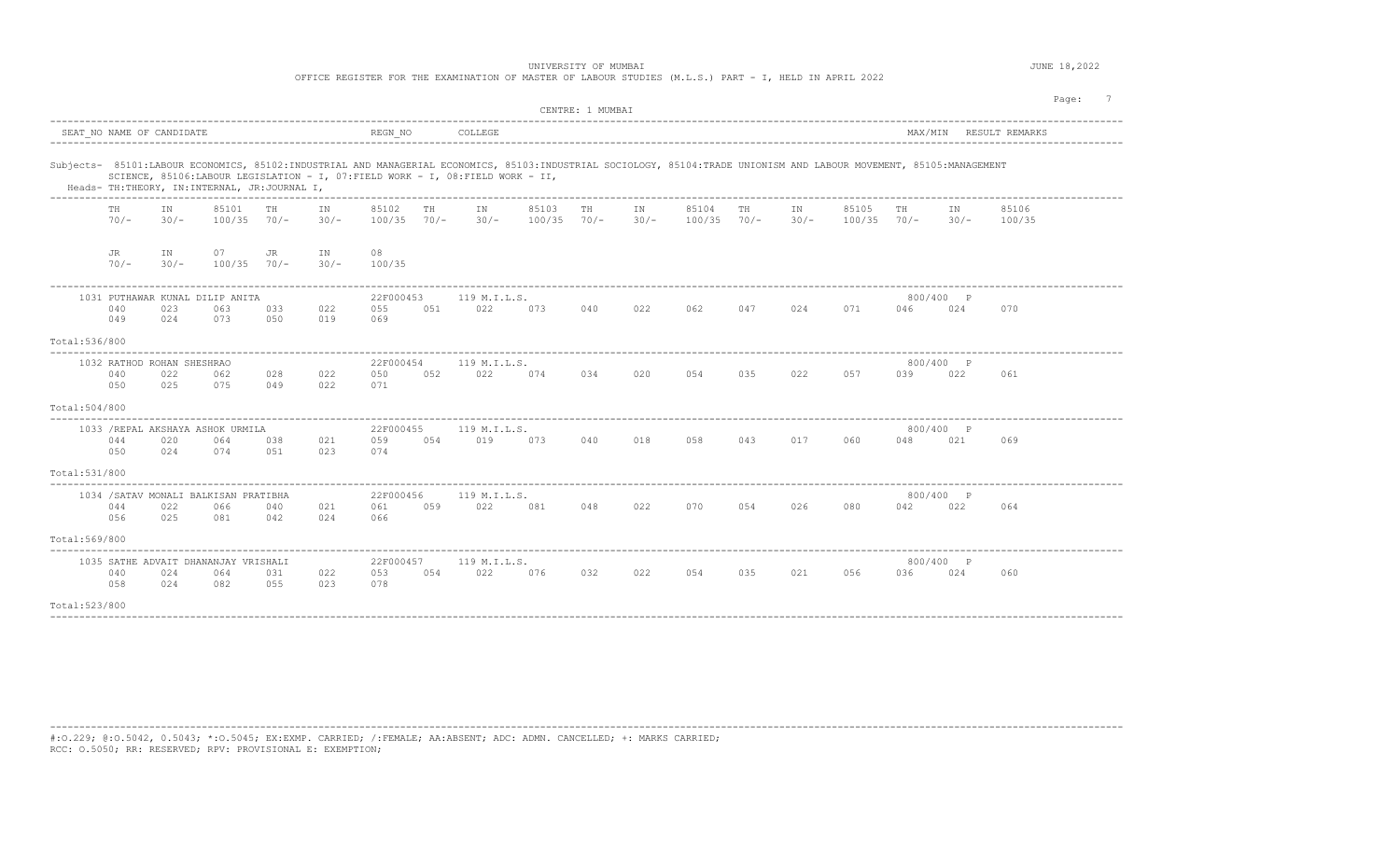OFFICE REGISTER FOR THE EXAMINATION OF MASTER OF LABOUR STUDIES (M.L.S.) PART - I, HELD IN APRIL 2022

|                                                                                                                                                                                                                                                                                                                                        |                                                 |                                 | CENTRE: 1 MUMBAI             |                                 |                                 |                                                 | Page: |
|----------------------------------------------------------------------------------------------------------------------------------------------------------------------------------------------------------------------------------------------------------------------------------------------------------------------------------------|-------------------------------------------------|---------------------------------|------------------------------|---------------------------------|---------------------------------|-------------------------------------------------|-------|
| SEAT NO NAME OF CANDIDATE                                                                                                                                                                                                                                                                                                              | REGN NO                                         | COLLEGE                         |                              |                                 |                                 | MAX/MIN<br>RESULT REMARKS                       |       |
| Subjects- 85101:LABOUR ECONOMICS, 85102:INDUSTRIAL AND MANAGERIAL ECONOMICS, 85103:INDUSTRIAL SOCIOLOGY, 85104:TRADE UNIONISM AND LABOUR MOVEMENT, 85105:MANAGEMENT<br>SCIENCE, 85106:LABOUR LEGISLATION - I, 07:FIELD WORK - I, 08:FIELD WORK - II,<br>Heads- TH:THEORY, IN:INTERNAL, JR:JOURNAL I,<br>------------------------------ |                                                 |                                 |                              |                                 |                                 |                                                 |       |
| 85101<br>TH<br>IN<br>TH<br>$70/-$<br>$30/-$<br>100/35<br>$70/-$                                                                                                                                                                                                                                                                        | IN<br>85102<br>TH<br>$30/-$<br>100/35<br>$70/-$ | 85103<br>IN<br>$30/-$<br>100/35 | TH<br>IN<br>$70/-$<br>$30/-$ | 85104<br>TH<br>100/35<br>$70/-$ | IN<br>85105<br>$30/-$<br>100/35 | TН<br>IN<br>85106<br>$70/-$<br>$30/-$<br>100/35 |       |
| 07<br>JR<br>IN<br>JR<br>$70/-$<br>$30/-$<br>100/35<br>70/                                                                                                                                                                                                                                                                              | 08<br>IN<br>$30/-$<br>100/35                    |                                 |                              |                                 |                                 |                                                 |       |
| 1036 SATHE KESHAV MANOJ ASHWINI<br>042<br>021<br>063<br>034<br>0.51<br>025<br>076<br>0.5.3                                                                                                                                                                                                                                             | 22F000458<br>052<br>021<br>055<br>023<br>076    | 119 M.I.L.S.<br>019<br>071      | 015<br>037                   | 052<br>037                      | 022<br>059                      | 800/400 P<br>035<br>022<br>057                  |       |
| Total:509/800                                                                                                                                                                                                                                                                                                                          |                                                 |                                 |                              |                                 |                                 |                                                 |       |
| 1037 SHEDE SPARSH HEMANT SANGEETA<br>039<br>022<br>061<br>040<br>049<br>024<br>073<br>0.50                                                                                                                                                                                                                                             | 22F000459<br>053<br>022<br>062<br>023<br>073    | 119 M.I.L.S.<br>020<br>073      | 015<br>039                   | 054<br>038                      | 021<br>059                      | 800/400 P<br>035<br>021<br>056                  |       |
| Total:511/800                                                                                                                                                                                                                                                                                                                          |                                                 |                                 |                              |                                 |                                 |                                                 |       |
| 1038 / SHEJULE PRITI ASHOK PRATIBHA<br>022<br>041<br>063<br>035<br>056<br>026<br>082<br>052                                                                                                                                                                                                                                            | 22F000460<br>022<br>057<br>056<br>024<br>076    | 119 M.I.L.S.<br>021<br>077      | 037<br>018                   | 055<br>046                      | 023<br>069                      | 800/400 P<br>060<br>039<br>021                  |       |
| Total:539/800                                                                                                                                                                                                                                                                                                                          |                                                 |                                 |                              |                                 |                                 |                                                 |       |
| 1039 / SHINDE SAMEEKSHA SATISH SUNITA<br>043<br>066<br>023<br>037<br>055<br>026<br>081<br>049                                                                                                                                                                                                                                          | 22F000461<br>057<br>020<br>057<br>022<br>071    | 119 M.I.L.S.<br>024<br>081      | 017<br>046                   | 063<br>056                      | 023<br>079                      | 800/400 P<br>040<br>024<br>064                  |       |
| Total:562/800                                                                                                                                                                                                                                                                                                                          |                                                 |                                 |                              |                                 |                                 |                                                 |       |
| 1040 / SONKUSARE KRUTIKA ASHOK REKHA<br>045<br>016<br>061<br>036<br>051<br>025<br>076<br>040<br>Total: 497/800                                                                                                                                                                                                                         | 22F000462<br>057<br>016<br>052<br>024<br>064    | 119 M.I.L.S.<br>017<br>074      | 017<br>040                   | 057<br>038                      | 018<br>056                      | 800/400 P<br>039<br>018<br>057                  |       |

----------------------------------------------------------------------------------------------------------------------------------------------------------------------------------------

----------------------------------------------------------------------------------------------------------------------------------------------------------------------------------------